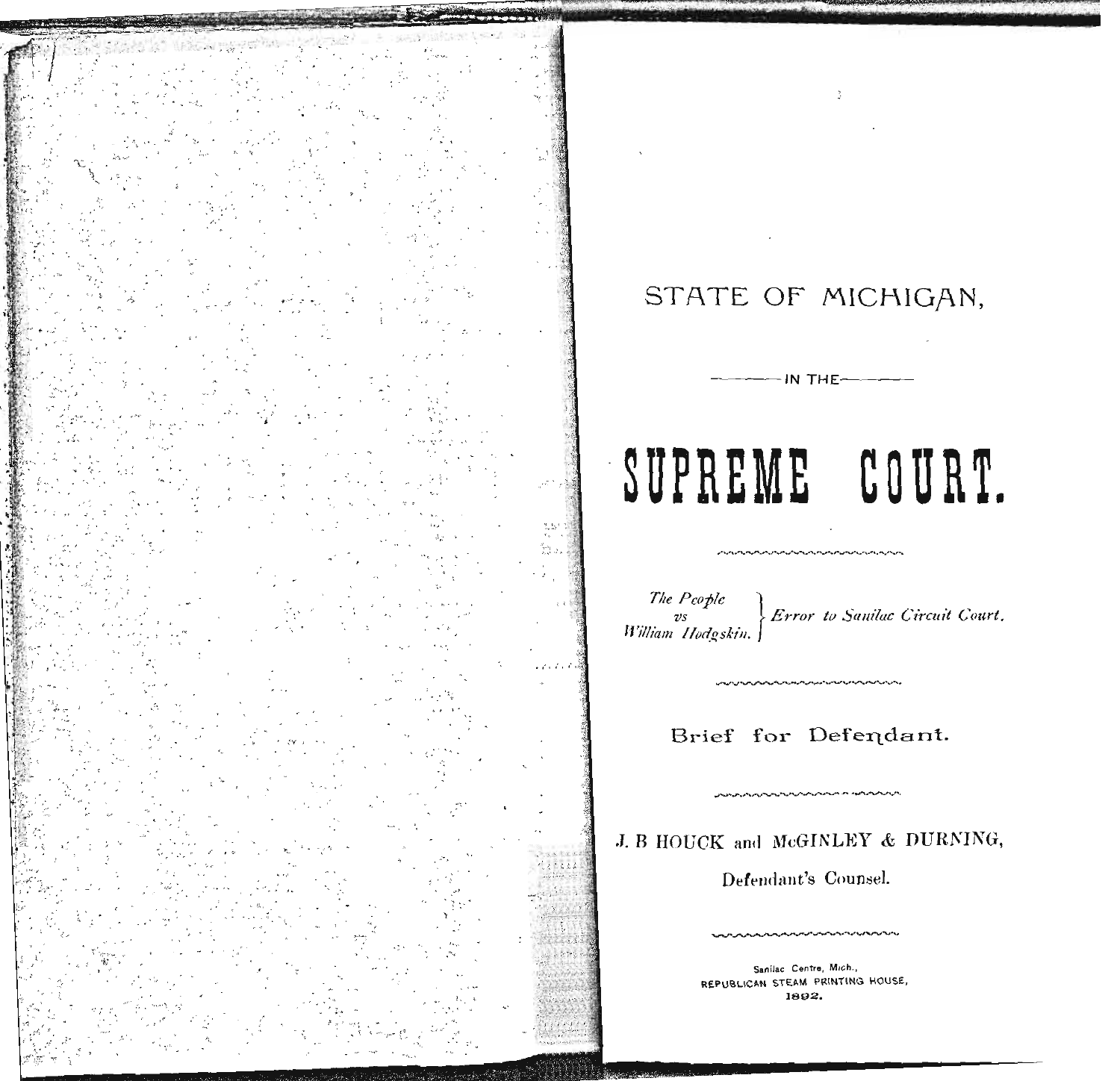# State of Michigan. Supreme Pourt.

" . ,~

',",. • I.',

" :"!. .<br>پ , ,J • 1,,"  $\frac{1}{2}$  ,  $\frac{1}{2}$  $\frac{1}{2}$ 

> ," *The People* } , *vs*  $\}$  *Error to Sanilac Circuit Court. William Hodgskin.*

## Brief for Defendant.

#### STATEMENT OF FACTS.

The information in this case contains two counts; one charges defendant with committing, and the other for attempting to commit the crime of bestiality. The defendant refused to plead to the infonnation, and a plea of "not guilty" was entered by order of the court. Record, pages 5, 6 and 7-

There was but one direct witness for the people.

Upon the trial the people introduced· testimony that one John Lovell was on the east side of Black river, about one mile south of the villages of Croswell and Falcon, and saw defendant, who was on the west side of the river in an open field, about 2 rods from the river, and 20 rods from a dwelling house, with a certain mare.

 $1.111111111$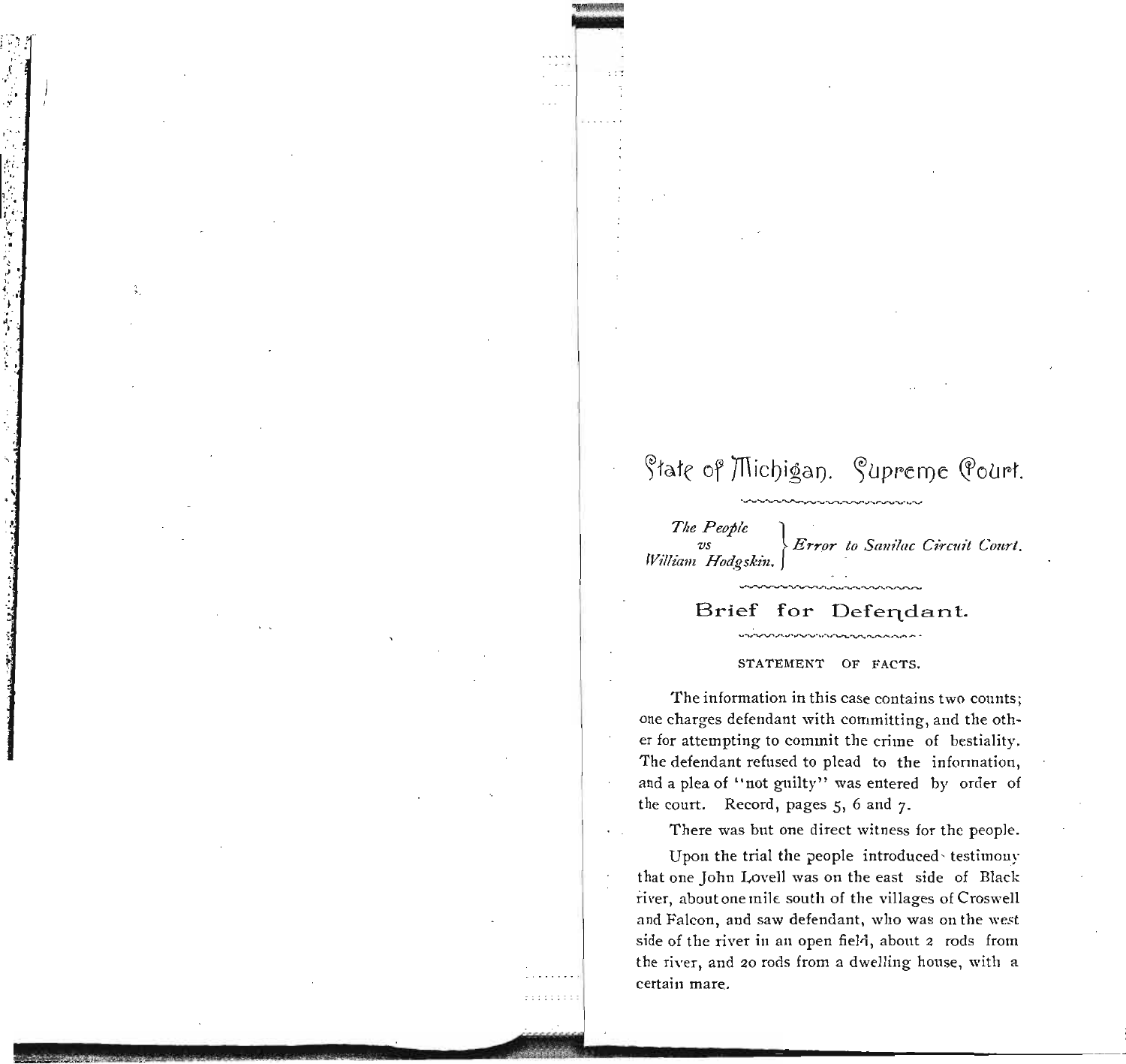The said Lovell claimed to have seen penetration but not emission, and there was no proof of emeission whatever. Said Lovell claimed to have yelled at defendant before he had his will of the beast, and defendant ran west to the river road, a distance of about half a mile. Witness ran east about six rods and lost sight of defendant and came up the river to the village of Falcon, where he saw defendant, who was going from the village of Falcon across the river to the village of Croswell. Lovell told one John Flannery what he claimed to have seen and they followed defendant across the river to Croswell into a certain grist mill where there was some talk between said Lovell and defendant, and defendant denied that he was seen by Lovell or any other person at the time and place where the crime was claimto have been committed.

 $\overline{2}$ .

「一次会の名家を持ったときはたずずも

The next Sunday said Lovell took one Alex Mudge down to the place where he claimed to have seen the crime committed and the court allowed said Mudge to testify as to what he saw at that place and and to what Lovell showed and told him, and said Mudge stated that he saw tracks of a horse, which were not shown to be the tracks of any particular horse, at that place, and that said Lovell told him that it was the place where the crime was committed. And there was some kind of a plat shown to said Mudge, which was not shown to be a plat of Falcon or any other place, and said plat was allowed to go to the jury as a plat of the village of Falcon and said Mudge was allowed to testify certain things from said plat.

 $3 -$ 

The defense was an "alibi". Three witnesses besides himself testified that defendant was working in his father's garden over one mile from the place where the alleged crime was committed, at the time the said crime is claimed to have been committed, and when Mr. Mudge and Mr. Flannery saw defendant and when said Lovell saw him the second time he was going from his home in Falcon over the river to Croswell, and that defendant's sister accompanied him as far as Falcon postoffice, and defendant went the rest of the distance alone.

After the testimony on both sides was closed the defendant's counsels moved the court to take the case from the jury on the ground that proof of emission was not made by the people. Record, page 129. Which motion the court over-ruled.

The defendant filed five requests to charge. Record, pages 130, 131 and 132.

The judge charged among other things that there was no room for a charge of an attempt to commit crime, and that Lovell is the only direct witness as to the actual commission of the crime, and the judge further charged that "the evidence of the parents and sister of the accused should be weighed in the light of the fact that they are naturally interested and it is for you to determine whether their testimony is biased by such interest or not. It is all for your careful consideration." The whole of said charge can be found on pages of 133, 134, and 135 of record.

The jury brought in a verdict of guilty. The defendant was sentenced to three years imprison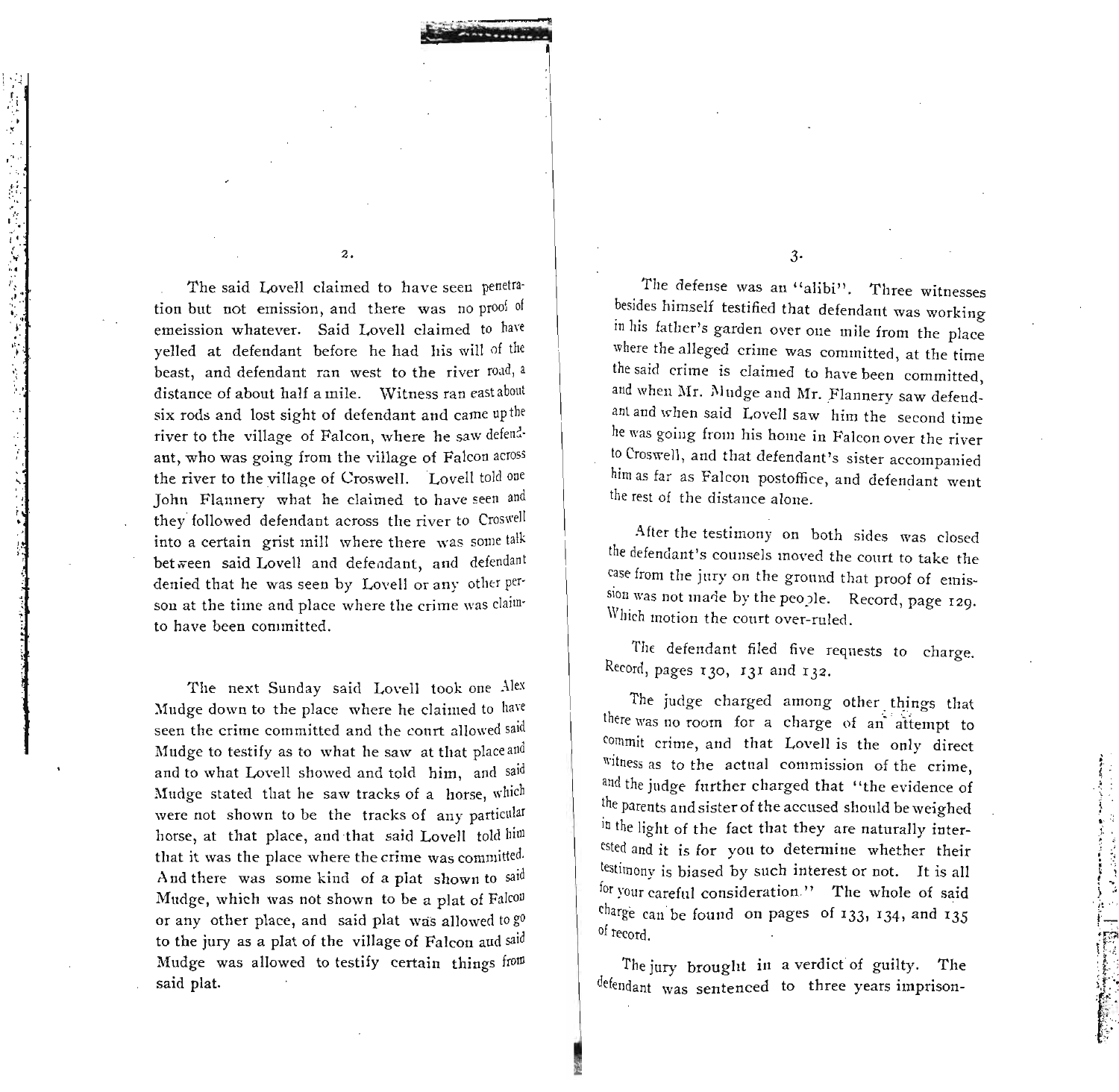$4.$ 

ment at the Jonia House of Correction.

After the trial it was discovered that one of the jurors was an alien. A motion was made for a new trial, founded upon affidavits tending to show alienage of the juror. The judge denied the motion on ground that the defendant had waived his right to object to the competency of the juror, and that the defendant should have made that objection before the verdict, which was impossible for defendant to do, because he did not discover that fact until after the trial.

#### ARGUMENT.

The letter of the statute under which the defendant was arrested and tried is as follows: "Every" person who shall commit the abominable and detestable crime against nature, either with mankind or with any beast, shall be punished by imprisonment not more than fifteen years.

Howell's statutes. section 9292.

The offense consists in a carnal knowledge committed against the order of nature by man with man or in the same unnatural manner with woman or by man or woman in any manner with beasts.

Tiffany's criminal law, 916.

By statute laws of 1841 179 (after reciting that many offenders had escaped on account of difficulty of proof), it was provided that in this crime, as well as rape, the offense should be complete on proof of penetration only, but this law was repealed by an act revising and consolidating the general statutes of the state of Michigan.

 $5.$ 

Revised statutes 1846, 35.

Chapter 173, section 1, enacts: That the following acts are hereby repealed, and recites, among others, the said act doing away with necessity of the proof of emission in crime of sodamy, etc.

Revised statutes 1846, page 730.

The provisions in regard to the proof of emission was re-enacted in regard to rape.

Revised statutes 1846, page 660.

ĦĦ

m

itti

HH.

ijij

ោះ

But not in regard to the "crime against nature," which stands the same as it did prior to  $1841$ . Revised statutes  $1846$ , page 682.

There is no statute in this state making proof of emission necessary. Therefore the common law prevails in regard to such proof and in this state we insist proof of penetration and emission are both necessary to convict of the crime of sodamy.

> Blackburn vs. State, 22 Ohio St. 102. State vs. Gray, 8 Jones (N. C.) 170. Williams vs. State, 14 Ohio 226, Stafford's case, 12 Coke reports 37. Rex vs. Russell, ist Moody & Robinson 122 note.

Fleming's case, 2 Leach 854. Rex vs. Burrows, Russ & Ry. 519. Hill's case, I East P. C. 439. State vs. Pough, 7 Jones (N. C.) 61.

In Blackburn vs. State above cited, it was alalleged that the court erred in refusing to charge that pentration and emission are both essential to this crime. The court says, "with respect to

- 2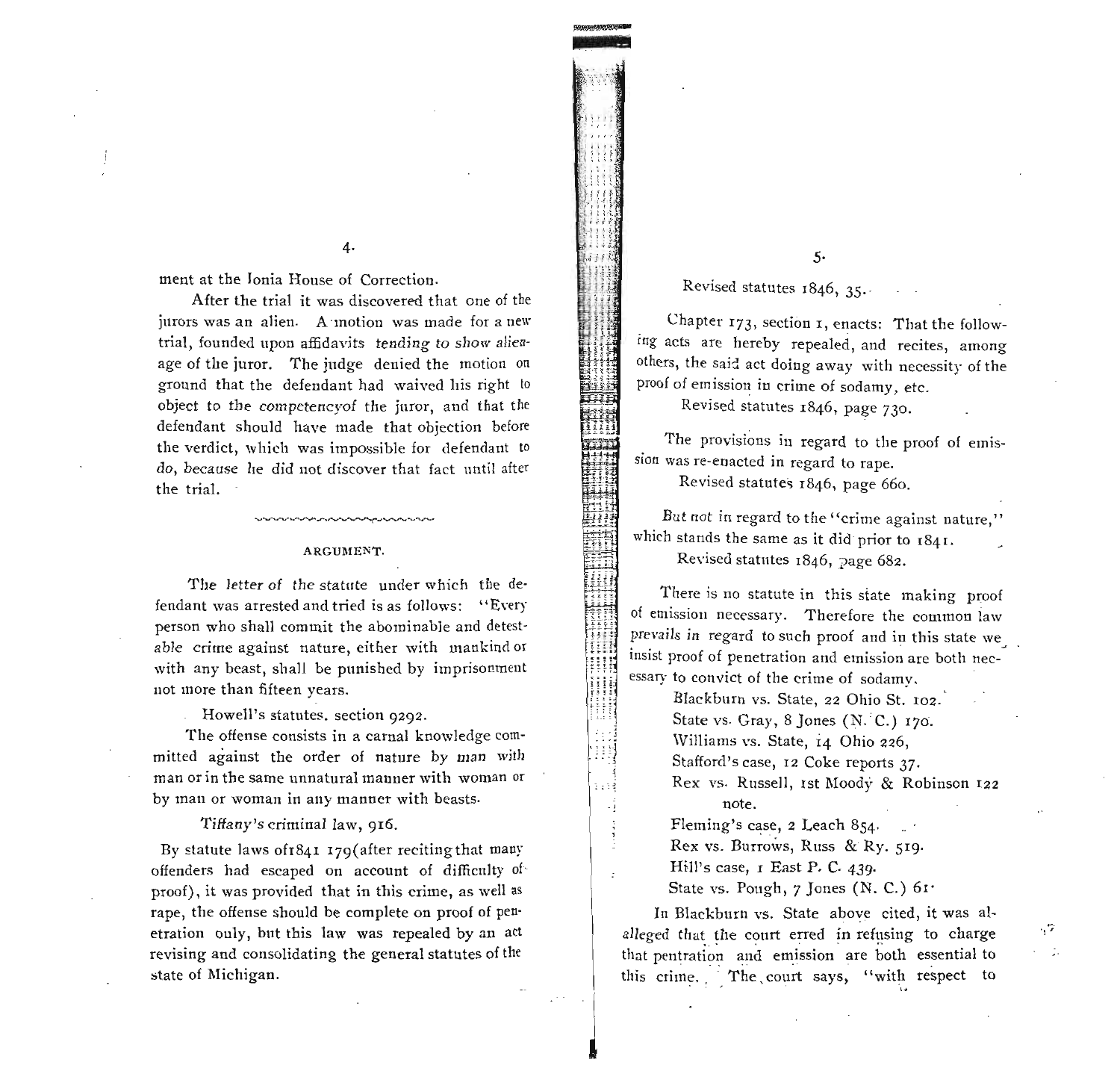6.

whether emission is an necessary ingredient to this ,crime. The current English authorities seem to be that at common law, it was held to be a necessary ingredient" in England and in many states there has been statutes passed eliminating proof of this element, the case of Williams vs. State 14 Ohio 222 in which the court seems to hold that emission is a necessary element in this crime, and we do not feel at liberty to depart from the doctrine laid down in that case, the remedy if any is needed should be left with the legislature. We are of the opinion that there was error in the said judge refusing to charge as above stated and for this reason the judgement must be reversed.

22 Ohio St.'IIO-II.

, :.}:.:, ,~  $\cdot$  ,  $\mathbf{l}$ **',"\**

" ! ..

 $\frac{1}{2}$ 

"

 $\frac{1}{2}$ 

 $\cdot$  . 'O' .

.,

, .. "

 $\cdot$  :

 $\boldsymbol{\lambda}$ 

In Williams vs. State above cited, the court says "that to constitute carnal knowledge, there must be both penetration and emission, both these are necessary elements in the crime.

In State vs. Gray above cited, Judge Battle in substance said;"The only question in this case which we deem it necessary to to take notice of, is wlether emission of seed in addition to proof of penetration is necessary in a crime of this nature

This question has not hitherto been before the Supreme court of this state for adjudication and after stating that there was some contrariety of opinion as to the law on this subject up to  $1781$ , but in 1781 a case occurred before Jurige Buller in which the jury found there was penetration but not emission. The learned judge respited the prisoner until he could obtain the opinion of the other judges.

7·

\_ ",'!i-~:.

Two of them, to wit: Lord· Loughborough and Heath]., held that the offense was complete; but eight others, including Lord Ch B. Skynner and Lord Mansfield, were of contrary opinion, upon the ground that carnal knowledge must include botll penetration and emission. The opinion of most of these judges prevailed until the year 1829, when by statute 9th, Geo. 4, chapter 31, it was declared (after reciting that many offenders had escaped on account of difficulty of proof) that it shall not be necessary to prove the actual emission of seed, etc. Our statute law with regari to these offenses is now the same as that which existed in England prior to 9 Geo. 4, above referred to, and as our legislature has not yet passed an act similar to that of 9 Geo. 4, his honor erred in telling the jury that proof of emission was not necessary

8 Jones, 174.

 $\frac{1}{2}$  ;  $\frac{1}{2}$  ;  $\frac{1}{2}$  ; ;  $1.2.1.1.7$ 

**dIP" ;**

~-~-- '!,... •• <' ,II!N!tIl J.;

In 12 Coke, 37, it is said to make this offense, he ought to bring forth the matter and penetrate the thing and the seed of nature be emitted (planted) for the indictment is opposed to the command of the Creator and to the natural order of things, it must have the venereal matter (substance) and as it has been said he has known the beast carnally, every of which imply penetration and emission of seed, and so it is held in the Stafford case, and it is said in Stamford, 44, there ought to be penetration and emission of seed.

For an elaborate discussion of what the law *or* England was on this subject prior to the said statute 9 Geo. 4, see the note to Rex vs. Russell, I Moody and R., 123.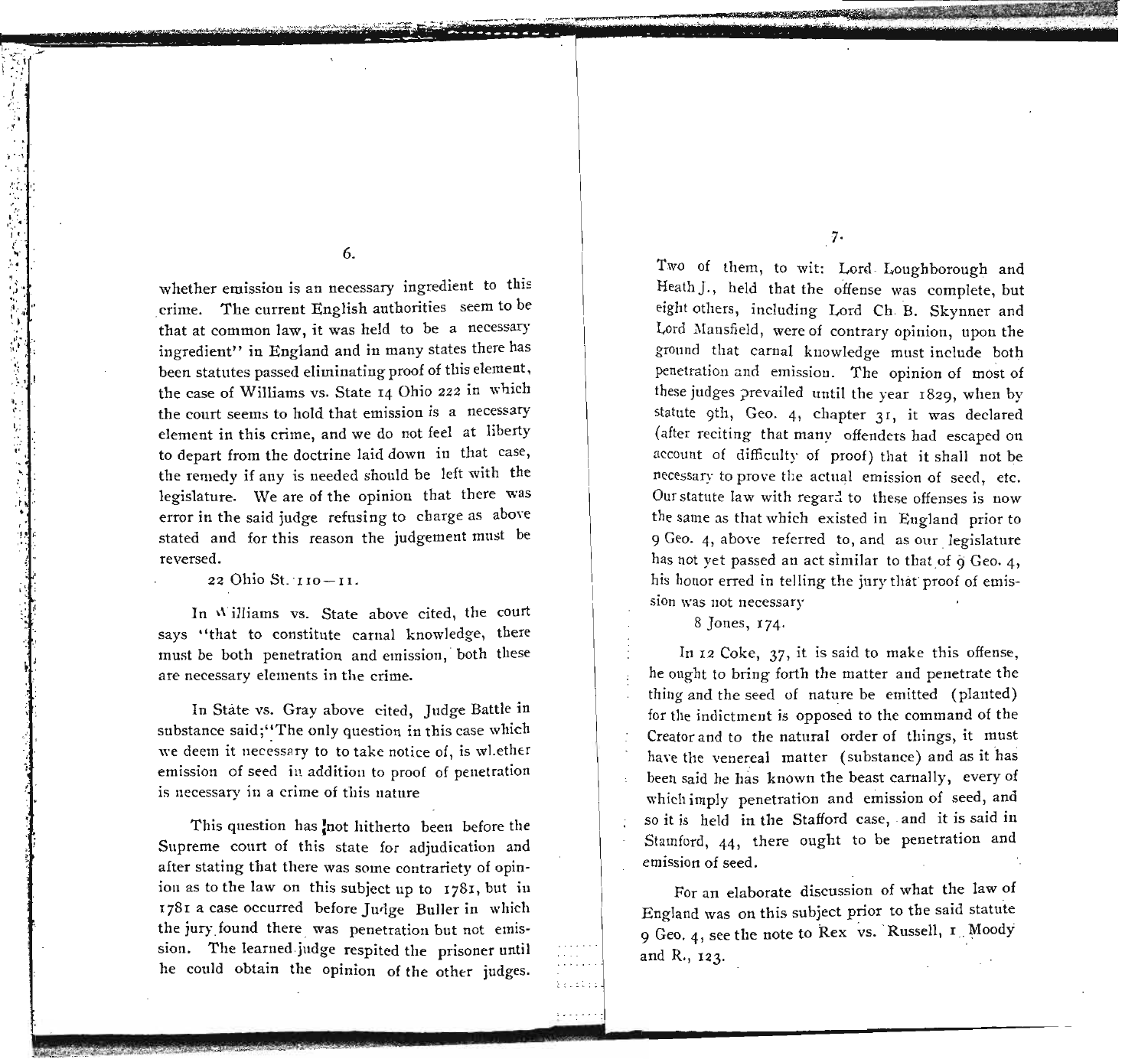## 8.

It has been held in some cases that emission could be inferred from evidence of penetration unless the contrary appeared probable from circumstances, as for instance, where the offender was frightened away by the approach of other persons before he had had his will of his victim as in the case at bar

## 8th Jones, 173.

'.. \ ":.(  $\mathbb{R}^2$  .

> .', ..

医高度发展

 $\cdot$  ,  $+1^\circ$  $^\circ\,$  .

',:

" ,

> $\cdot$ ; **" i**  $\mathbf{P}$

> > .: <sup>j</sup>  $\cdot$  : .'  $\cdot$  1.

> > > $\ddot{\phantom{a}}$

.'

Record page 12.

The information charges defendant with carnal· ly knowing the said mare.

Webster gives the following definitions for the word carnally, viz:  $\ddot{ }$  In a manner to gratify the flesh on sensual desire"

Leo XVIII, 20. Every word of which implies emission before that can be accomplished, or that desire satisfied.

And as emission was not proven, we submit that the'judge should have granted defendant's mo' tion and charged the jury to bring in a verdict of not guilty.

.: II. A' new trial shonld he granted on the grounds that one of tbe jnrors who sat npon the panel when said cause was tried, was an alien and not an elector or citizen of this state. The people and not the defendant selected the jury by which the defendant was to be tried, find it was the judge's duty to see that no incompetent juror sat on said pan' el, and also to see that the prisoner was tried by twelve of his peers and that a trial by less than twelre men was illegal and no trial at all, and that if one of the twelve was an alien and not an elector, it would virtually be a trial with eleven jurors.

9·

Hill vs. People, 16 Mich. 351. Swart vs. Kimball, 43 Mich. 448. People vs. Harding, 53 Mich 56 and 58.

In Hill vs. People above cited, it appeared on a trial for murder that one of the jurors was an alien, but the fact was unknown to defendant or his counsel until after the verdict.

On a motion for new trial it was held that it was incompetent for a defendant to waive his constitutional right of a trial by 12 men, and that it must be treated as though he had been tried by bnt II jurors.

HELD FURTHER, that it is the duty of courts to see that the constitutional right of a defendant in a criminal case should not be violated however negligent he may be in raising the question.

In Swart vs. Kimball it was held that the provision in the constitution of Michigan that the right of trial by a jury shall remain "means the right as it had become known to the previous jurisprndence of the state and a person accused of crime cannot wave any esential right of trial by jury.

The question of waiver shonld not be considered in determining the case at bar for reason that the defendant refused to plead and a plea of "not guilty" was entered by order of the court, ahd therefore the defendant waived nothing.

III. The court erred in calling the attention of the jury to the testimony of Miss, Mr. and Mrs. Hedgskin, sister and parents of accused, as that they